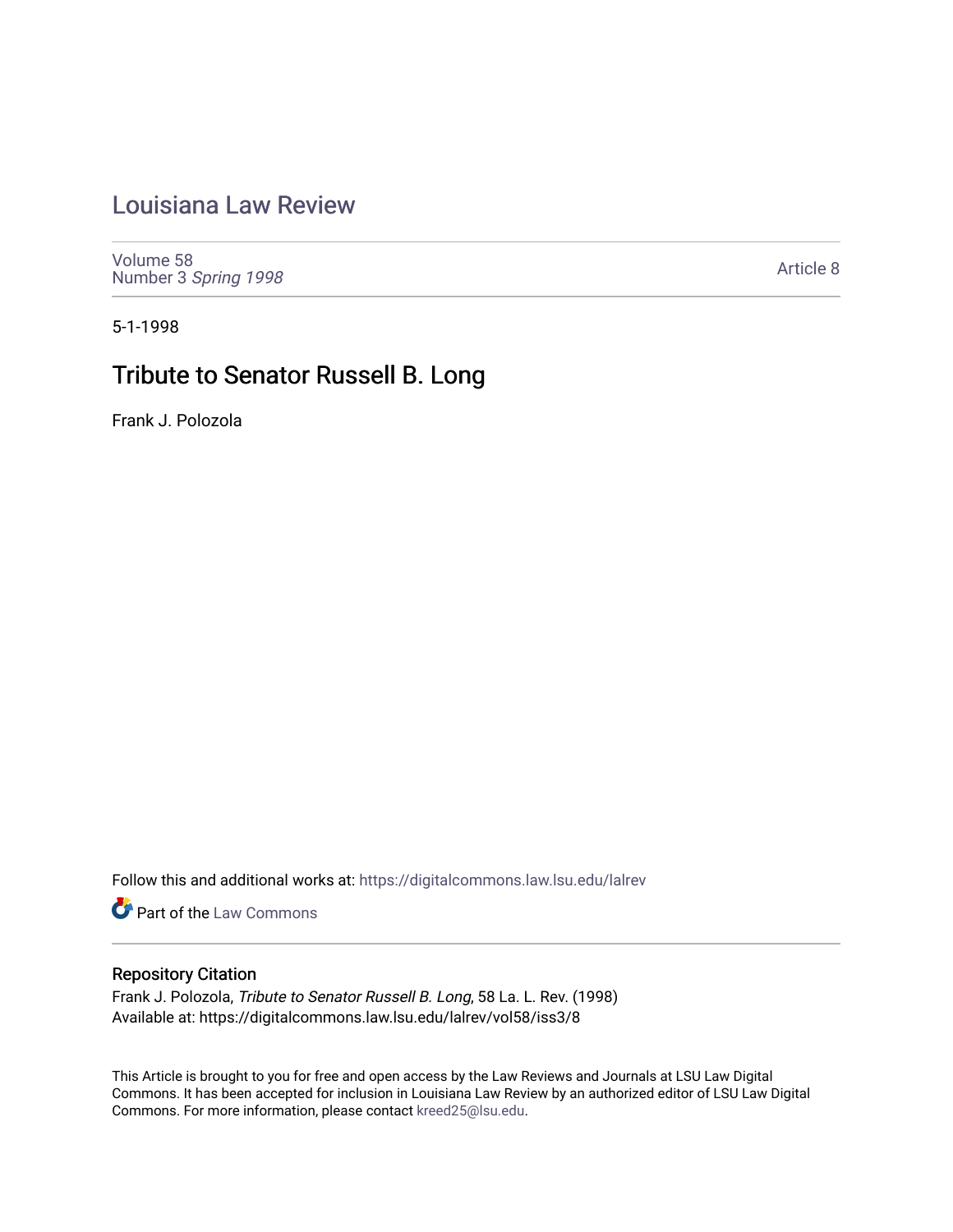### **Tribute to Senator Russell B. Long**

*FrankJ. Polozola"* 

*Editor's Note: The following speech was given on November 3, 1994 by US. DistrictJudge FrankJ. Polozola to commemorate the dedication of the Russell B. Long FederalBuilding and United States Courthouse.* 

In **1983,** a poem, written **by** Thomas Wolfe, was published in the Congressional Record. It stated:

So then, to every man his chance-To every man, regardless of his birth, His shining, golden opportunity-To every man the right to live, To work, to be himself, and to become Whatever thing his manhood and his vision Can combine to make himthis, seeker, Is the Promise of America.<sup>1</sup>

This poem could have been written about the life, career, mission, and accomplishments of Senator Russell B. Long. It is very similar to a statement issued **by** Russell B. Long on July 2, 1948 when he announced his candidacy for the United States Senate:

**I** promise to always strive to be loyal to the cause for which my father gave his life-that none shall be too rich and none too poor, and that everyone shall have the opportunity to lead a prosperous happy life in this land of plenty.<sup>2</sup>

Thus began a distinguished career which lasted **38** years in the United States Senate. During this period, Senator Long won seven statewide elections, and served under and, in many cases, was counselor to Presidents Truman, Eisenhower, Kennedy, Johnson, Nixon, Ford, Carter, and Reagan.

Today it is appropriate that on Senator Long's seventy-sixth birthday, we dedicate the Russell B. Long Federal Building and United States Courthouse.

Today we acknowledge and thank a distinguished public servant who served his country and the citizens of this state with honor, integrity, and dignity; a man who is known for his fairness and compassion; a senator who earned the confidence and respect of eight presidents, his colleagues in the Senate, and the

2. Robert Mann, Legacy to Power: Senator Russell Long of Louisiana 84 **(1992).** 

Copyright **1998,** by **LOUISIANA** LAW REVIEW.

**U.S.** District Judge, Middle District of Louisiana.

**I.** Thomas Wolfe, Burning in the Night, in **A** Stone, **A** Leaf, **A** Door **158, 165 (1987).**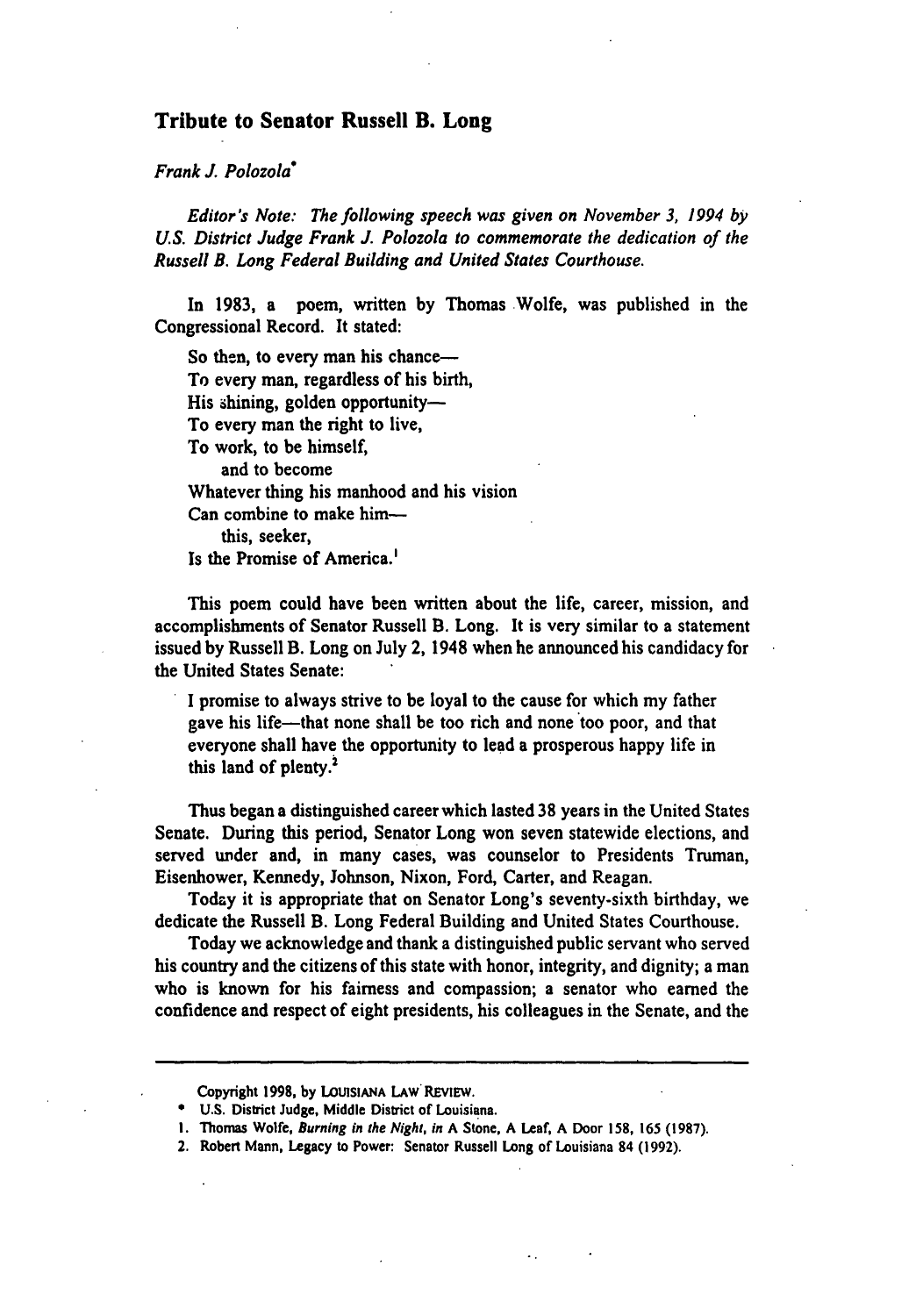#### *LOUISIANA LAW REVIEW* **[Vol. 58**

citizens he proudly served; one, who despite the enormous pressures and responsibilities of a United States Senator, took care of the personal needs of his family as a husband to his wife Carolyn, a father to Kay and Pamela and a grandfather to Katherine, Russell, Kirk, and Audra. He is the proud son of Huey and Rose Long, who like him, served in the United States Senate. To many he is a devoted and trusting friend and confidant. To the elderly, the disabled, the sick, and the working poor, he is a champion.

These beautiful grounds and this magnificent building form an appropriate setting to briefly review the life and career of Senator Long. As we sit under these stately oaks and tall magnolias, we remember Russell Long as a student at Louisiana State University **("LSU").** There he was elected student body president, served as a member of the university's debate team with Hubert Humphrey, who was later to serve as a colleague in the United States Senate and as Vice-President of the United States. Senator Long was a member of the 1942 law class which included his close friend and law partner, **E.** Gordon West, the first Chief Judge of the United States District Court for the Middle District of Louisiana; Alvin B. Rubin, a federal district judge who was later appointed as a judge on the Fifth Circuit Court of Appeals; Harvey Posner, who served as a United States Bankruptcy Judge for this district; and John **J.** McKeithen, who was elected as Governor of the State of Louisiana. It was at the **LSU** Law School where young Russell Long's extraordinary character, his unselfishness, and his strong sense of leadership and justice became known. Finishing as one of the top three students in his class, he was eligible to be elected as valedictorian **by** members of his class. Russell Long chose not to run for valedictorian because he believed that Alvin Rubin had earned the right to be valedictorian since he had finished first in the class. Concerned that Alvin Rubin might **be**  discriminated against because he was Jewish and concerned what effect that would have on the law school he loved, Russell Long withdrew from the race and supported Alvin Rubin, who was easily elected as the class valedictorian. This incident would be the first of many occasions where Russell Long spumed personal ambition in favor of what was best for the common good of the people he served, his friends, or his family. Last year, the **LSU** Law School honored Senator Long as its Outstanding Alumnus.

These beautiful grounds which were once known as "Victory Park" and served as the home of the American Legion Nicholson Post No. **38** are a vivid reminder of the Senator's military service during World War **II.** Like many of his classmates, the winds of war delayed his law practice. Russell Long enlisted in the United States Navy and served with distinction in the Mediterranean, Northern Africa, Sicily, and the French Coast as a commander of a landing craft tank vessel until his discharge in November of 1945.

Upon his return to Baton Rouge, Senator Long began his law practice with Gordon West. His appetite for the political scene began almost immediately when he campaigned in support of his Uncle Earl's successful run for Governor. As 1948 approached, a vacancy occurred in the United States Senate when Senator John Overton died. Though only twenty-nine years old and too young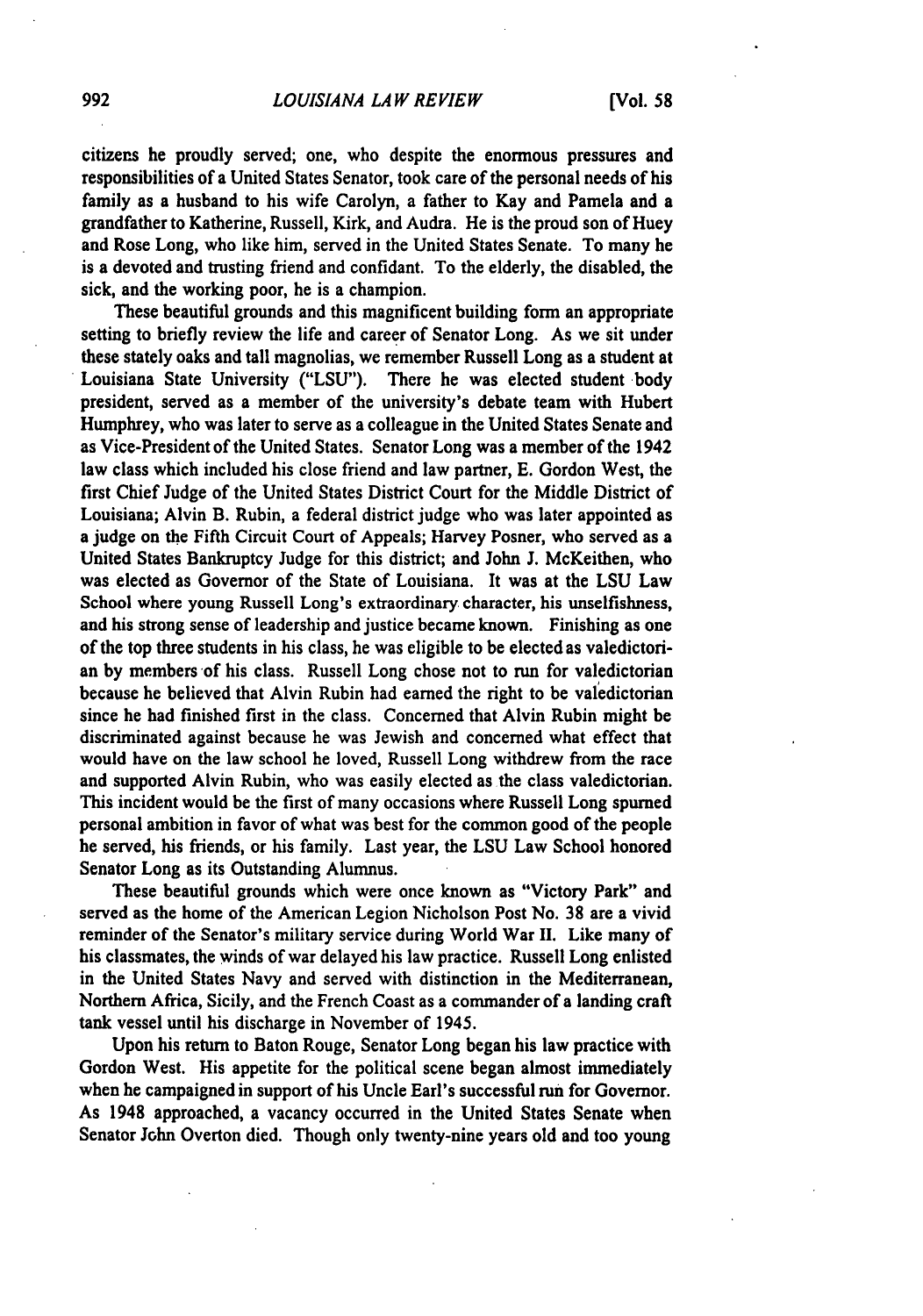to meet the constitutional age for a United States Senator, Russell Long won the election one day before his thirtieth birthday. On December **31,** 1948 he took his first oath as a United States Senator. Thus began an extraordinary career of legislative achievements that lasted thirty-eight years. In his first year in the Senate, he was named one of three outstanding senators, and Redbook magazine declared Senator Long as "potentially the most powerful member of the United States Senate" in its December **1951** edition.' History proved the magazine's prediction to be accurate. Senator Long soon earned the respect, trust, and confidence of his fellow senators, and though low in seniority, was soon placed on some of the most important committees in the United States Senate. For thirty-four years, he served on the powerful Senate Finance Committee and served with distinction as its chairman for fifteen years. He was elected assistant majority leader for four years, served as chairman of the Surface Transportation Subcommittee of the Committee on Commerce, and as a member of the Senate Ethics Committee and the Joint Committee on Taxation. At the time of his retirement, only three senators had served in the United States Senate longer than Senator Long.4

His legislative achievements were many; his leadership well known; and his fervent desire to serve all of the people of Louisiana and this great nation was deeply ingrained in his heart. Thousands of the elderly, the working poor, the sick, and the disabled had their benefits increased because of Senator Long. His legislation to promote Employee Stock Ownership Plans enabled more workers to participate in the profits of the companies for which they worked. Under his leadership, nineteen separate pieces of legislation were enacted advancing employee stock ownership.<sup>5</sup> Other workers and the business community were helped through the Earned Income Tax Credit and employer tax credits for hiring the hardcore jobless. He supported legislation which supported industry in Louisiana because he felt that if it was good for industry, it was good for Louisiana.

It has been said that Senator Long's knowledge of the tax laws is unparalleled. Indeed, there are very few people in the United States who know as much about the tax code as does Senator Long. It should come as no surprise that he received the strong support of business and labor, of the rich, the middle class and the poor, and Democrats and Republicans for the manner in which he chaired the Senate Finance Committee. Under his leadership, the American people received tax cuts in **1975, 1977,** and **1978.** He helped enact the **1972** and **1976** Federal Revenue Sharing laws, and the one-dollar-check-offfor presidential elections. His brilliant knowledge of Senate rules and his ability to work with other Senators enabled him to be an effective and productive Senator. Senator Long is also known for his humor, which also enhanced his ability to obtain

**<sup>3.</sup>** Redbook (Dec. **1951).** 

<sup>4.</sup> **132** Cong. Rec. **S4563-01.** 

**<sup>5.</sup> 133** Cong. Rec. **S10051-01.**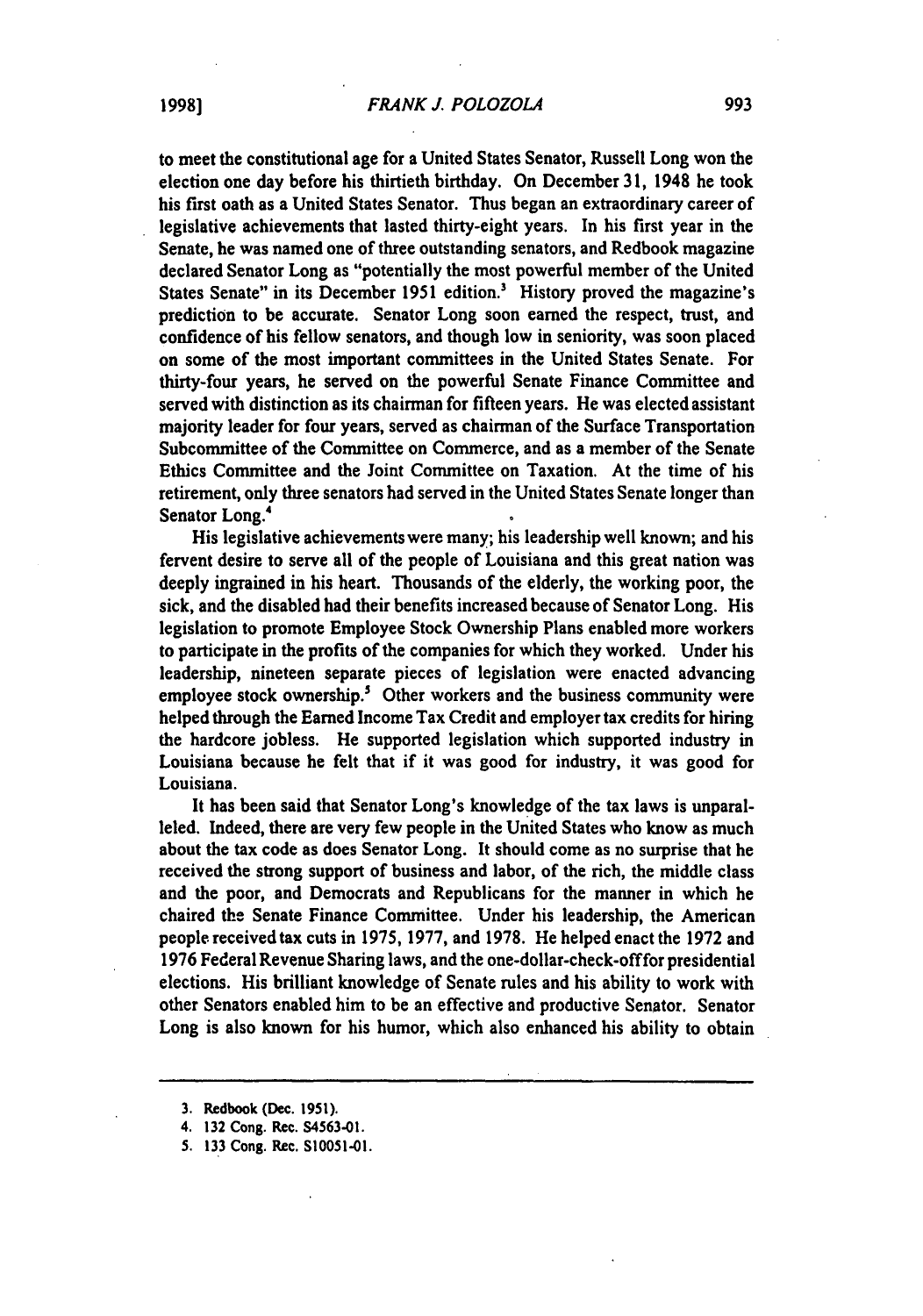### *LOUISIANA LAW REVIEW [Vol. 58*

needed votes and to dilute opposition to legislation he supported. His definition of tax reform is widely known: "Don't tax you; don't tax me. Tax that fella behind the tree." When the Republicans won the Senate, he lost his chairmanship on the Senate Finance Committee to Bob Dole. On one of the first votes of the new committee, Senator Long voted as a committee member, and later when the vote of the chairman was called for, Senator Long voted again. His explanation to Robert Mann, the author of Legacy to Power was simple: "Senator Dole had not had the **job** long enough to realize that it was his turn to vote."<sup>6</sup>

Senator Long supported a strong military, advocateda conservative approach to foreign aid, and supported legislation that would bring equal treatment to all, regardless of race, sex or religion.

During his thirty-eight years in the United States Senate, Senator Long had an active role in shaping the federal judiciary in the State of Louisiana. He was a strong supporter of a separate, but equal and independent, federal judiciary. On a more local level, the Middle District of Louisiana was established because of his legislative skills and his strong desire to serve the people of this state. In **1971,** Judge West expressed a strong personal desire to create the Middle District of Louisiana, which would be made up of the nine parishes of the Baton Rouge Division of the Eastern District of Louisiana. **I** was honored to work with Judge West on this project. Judge West sought and obtained the assistance of Senator Long. For reasons not relevant here, a Congressman from a northeastern state opposed the bill and placed a hold on it. Knowing Judge West's personal interest in having the new district created, and determined not to allow a congressman to stop a bill which he had a personal interest in, Senator Long used his skillful knowledge of Senate rules to achieve the result he wanted. It appeared that a bill had passed the House of Representatives and was pending in the Senate which would relieve an excess payment of **\$547.52** which Sgt. Richard **C.** Walker, a United States Marine from Thibodaux, Louisiana, had received while he was on active service.<sup>7</sup> Sections one and two of H.R. 3749 did just that: it forgave the overpayment and provided for a penalty against anyone who tried to collect the overpayment. $\delta$  Senator Long amended the house bill to add Section **3** which provided:

(a) Section **98** of Title **28** of the United States Code is amended to read as follows:

§ **98.** Louisiana

Louisiana is divided into three judicial districts to be known as the Eastern, Middle and Western Districts of Louisiana.'

- **8.** Pub. L. 92-208.
- **9.** Pub. L. 92-208.

<sup>6.</sup> Mann, supra notc 2, at 376.

<sup>7.</sup> Pub. L. 92-208.